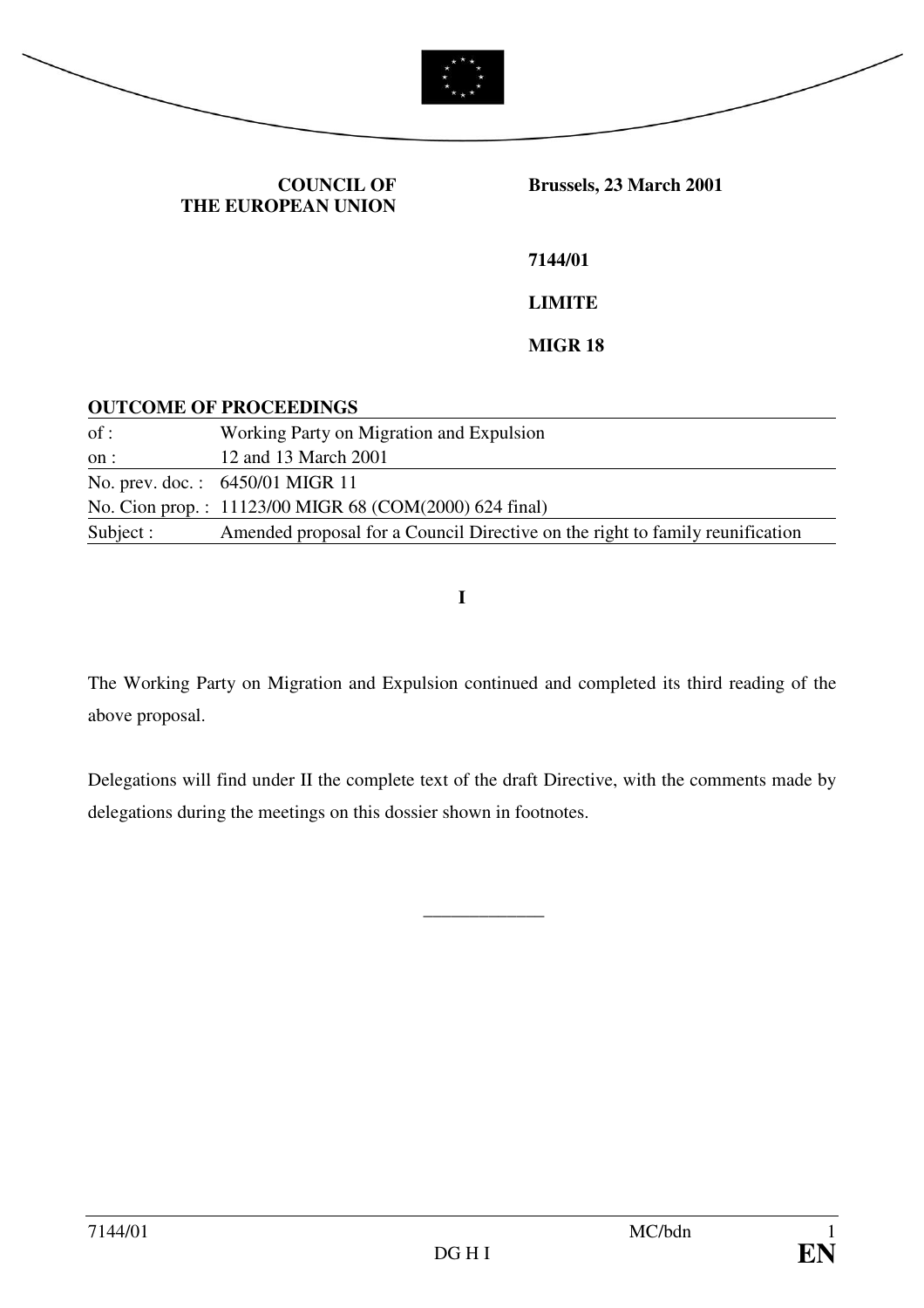## **II**

#### Draft

#### **COUNCIL DIRECTIVE**

#### **on the right to family reunification <sup>1</sup>**

## **Chapter I**

#### *General provisions*

### **Article 1**

The purpose of this Directive is to establish the conditions for exercise of the right to family reunification enjoyed by third-country nationals residing lawfully in the territory of the Member States and citizens of the Union who do not exercise their right to free movement.**<sup>2</sup>**

#### **Article 2**

For the purposes of this Directive:

(a) "*third-country national*" means any person who is not a citizen of the Union within the meaning of Article 17(1) of the Treaty establishing the European Community, including stateless persons;

 **1** A upheld a general reservation, mainly due to the fact that the Commission proposal did not take account of the quota system which applied in Austria. NL upheld a parliamentary scrutiny reservation. D maintained a linguistic scrutiny reservation on the entire amended Commission proposal.

FIN pointed out that its authorities are still holding internal consultations on the entire Draft **Directive** 

**<sup>2</sup>** D wanted it to be possible for third-country nationals of German origin ("*Aussiedler*"), who are entitled to German nationality under German law to be excluded from the benefit of family reunification.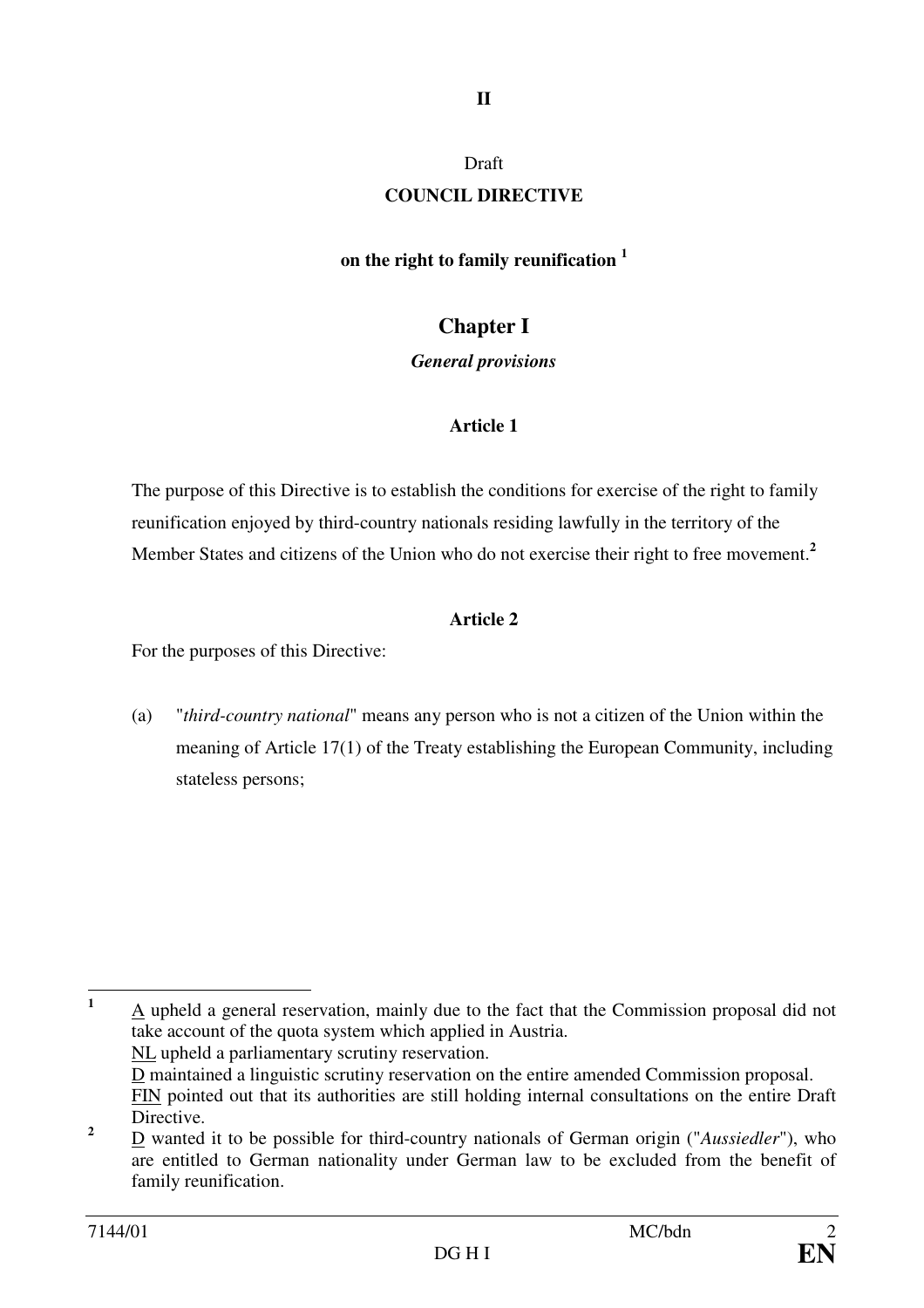- [(b) "*refugee*" means any third-country national or stateless person enjoying refugee status within the meaning of the Convention relating to the Status of Refugees of 28 July 1951, as amended by the Protocol signed in New York on 31 January 1967;]
- (c) "*sponsor*" means a third-country national residing lawfully in a Member State, or a citizen of the Union**<sup>1</sup>** , who wants to be joined by members of his family;
- (d) "*family member*" means the third country national, who wants to join the sponsor;
- (e) "*family reunification*" means the entry into and residence in a Member State by family members of a citizen of the Union or of a third-country national residing lawfully in that Member State in order to form or <sup>2</sup> preserve the family unit, whether the family relationship arose before or after the resident's entry;
- (f) "*residence permit*" means a permit or authorisation issued by the authorities of a Member State in accordance with its legislation allowing a third-country national to reside in its territory, with the exception of provisional authorisations pending examination of an application for asylum, or decisions whose sole purpose is to suspend the enforcement of an expulsion order without thereby opening up a right of residence;
- $(g)$ "*unmarried partner*"<sup>4</sup> means a third-country national living in a duly proven durable relationship with the sponsor, including a third-country national linked to the sponsor by a registered partnership, if the legislation of the Member State concerned treats the situation of unmarried partners as corresponding to that of married couples**<sup>5</sup>** .

 **1** Scrutiny reservation from D on the sentence ', or a citizen of the Union,'

**<sup>2</sup>** NL maintained a scrutiny reservation on the deletion of the words 'form or'.

**<sup>3</sup>** I and P felt that the text contained in Article 2, point (g) should be moved to Article 5(1).

**<sup>4</sup>**  $D, E, F$  and  $\overline{A}$  maintained reservations concerning unmarried partners.  $\overline{F}$  and  $\overline{D}$  preferred to leave the option of authorising family reunification in the case of unmarried partners to the discretion of the Member States.

**<sup>5</sup>** F and I queried how the assessment concerning the existence of rules granting unmarried partners a treatment corresponding to that of married couples in national legislation would be carried out and who would be responsible for such an assessment.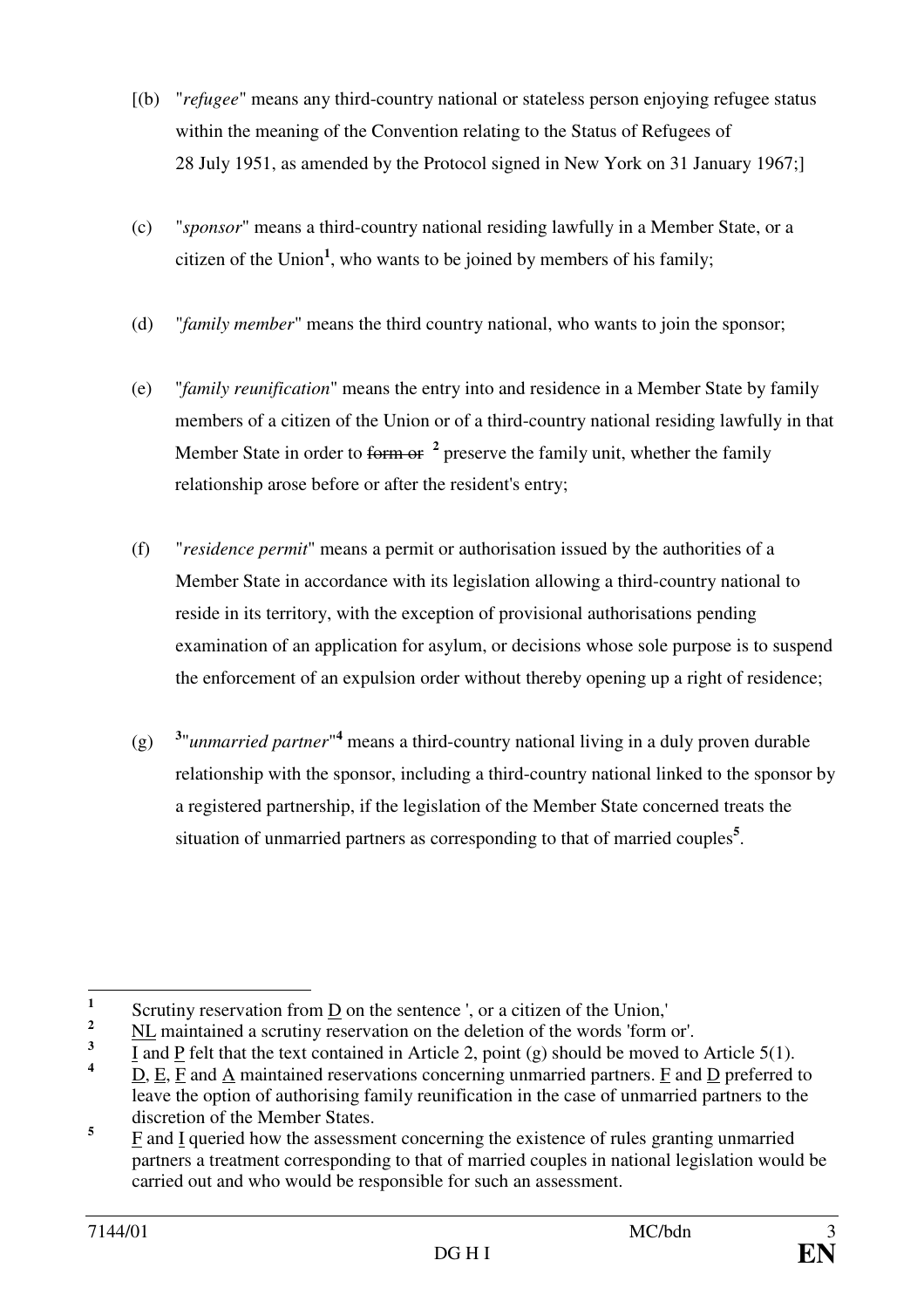- 1. This Directive applies where the sponsor is:
	- (a) a third-country national residing lawfully in a Member State and holding a residence permit issued by that Member State for a period of at least one year, and having a reasonable prospect of obtaining a long-term right of residence.
	- $[(b)$  a refugee, irrespective of the duration of his residence permit, $]^{1}$
	- (c) a citizen of the European Union who has not exercised the right to free movement,**<sup>2</sup>**

if the sponsor's family members are third-country nationals, irrespective of their legal status.

- 2. This Directive shall not apply where the sponsor is:
	- (a) a third-country national applying for recognition of refugee status whose application has not yet given rise to a final decision; or
	- (b) a third-country national authorised to reside in a Member State on the basis of temporary protection or applying for authorisation to reside on that basis and awaiting a decision on his status;
	- (c) a third-country national authorised to reside in a Member State on the basis of a subsidiary form of protection in accordance with international obligations, national legislation or the practice of the Member States or applying for authorisation to reside on that basis and awaiting a decision on his status.

 **1** The Strategic Committee on Immigration, Frontiers and Asylum agreed that all provisions concerning family reunification of refugees should be grouped in a separate Chapter of this Directive and invited the Commission services to submit appropriate texts.

**<sup>2</sup>** Reservations from D and NL.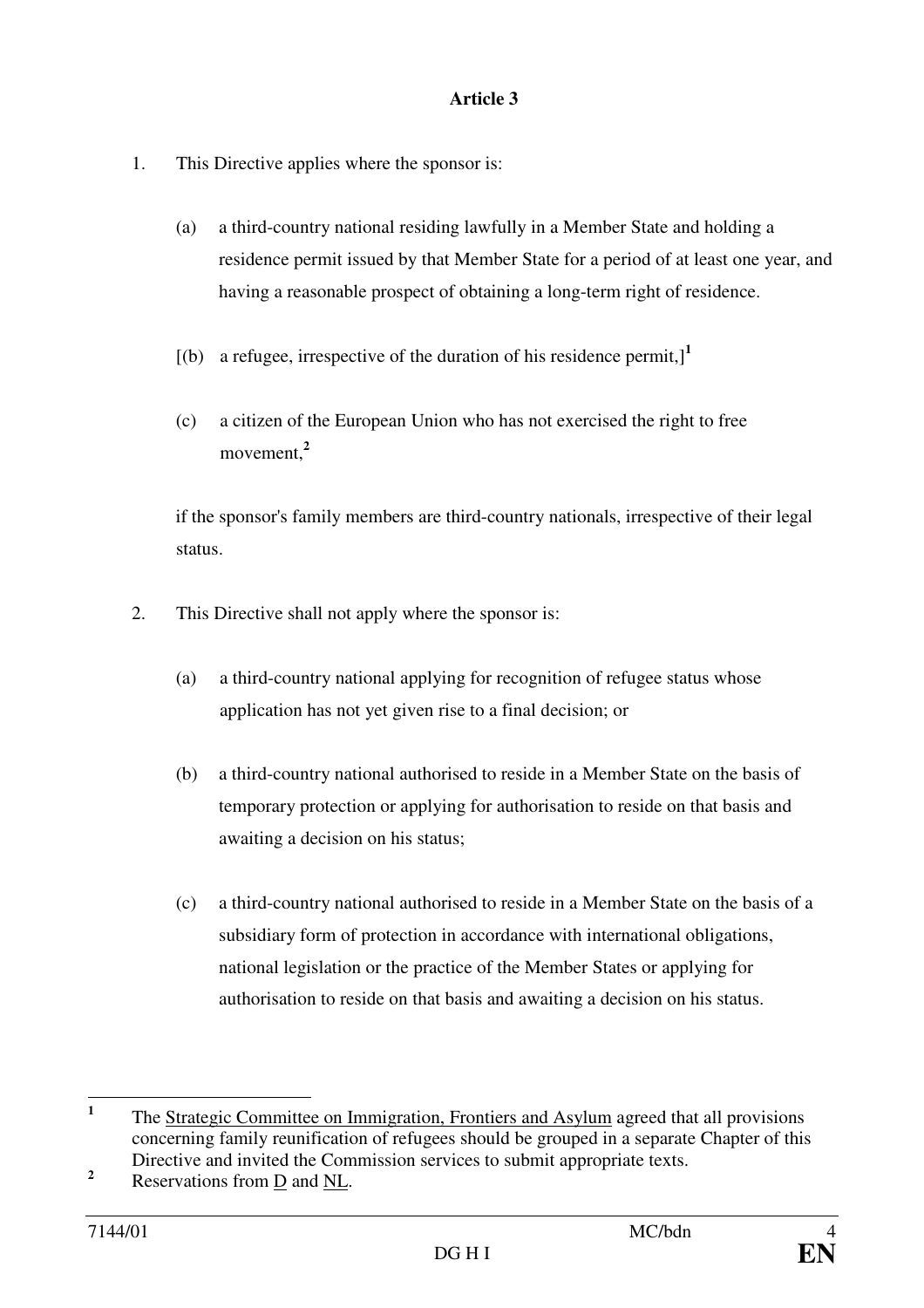- 3. This Directive shall not apply to family members of citizens of the Union who have exercised their right to free movement of persons.
- 4. This Directive is without prejudice to more favourable provisions of:
	- (a) bilateral and multilateral agreements between the Community or the Community and its Member States, on the one hand, and third countries, on the other, which entered into force before the date of entry into force of this Directive**<sup>1</sup>** ; or
	- (b) the European Social Charter of 18 October 1961 and the European Convention on the Legal Status of Migrant Workers of 24 November 1977.

By way of derogation from this Directive, the family reunification of third-country nationals who are family members of a citizen of the Union residing in the Member State of which he is a national and who has not exercised his right to free movement of persons, is governed *mutatis mutandis* by Articles 10, 11 and 12 of Council Regulation (EEC) No 1612/68 and by the other provisions of Community law listed in the Annex.

 **1** E entered a scrutiny reservation and A a reservation on this provision. Both delegations stressed the need for flexibility. In particular, they took the view that Member States should be given the possibility of concluding multilateral and bilateral agreements with third countries, containing more favourable provisions, also after the entry into force of this Directive.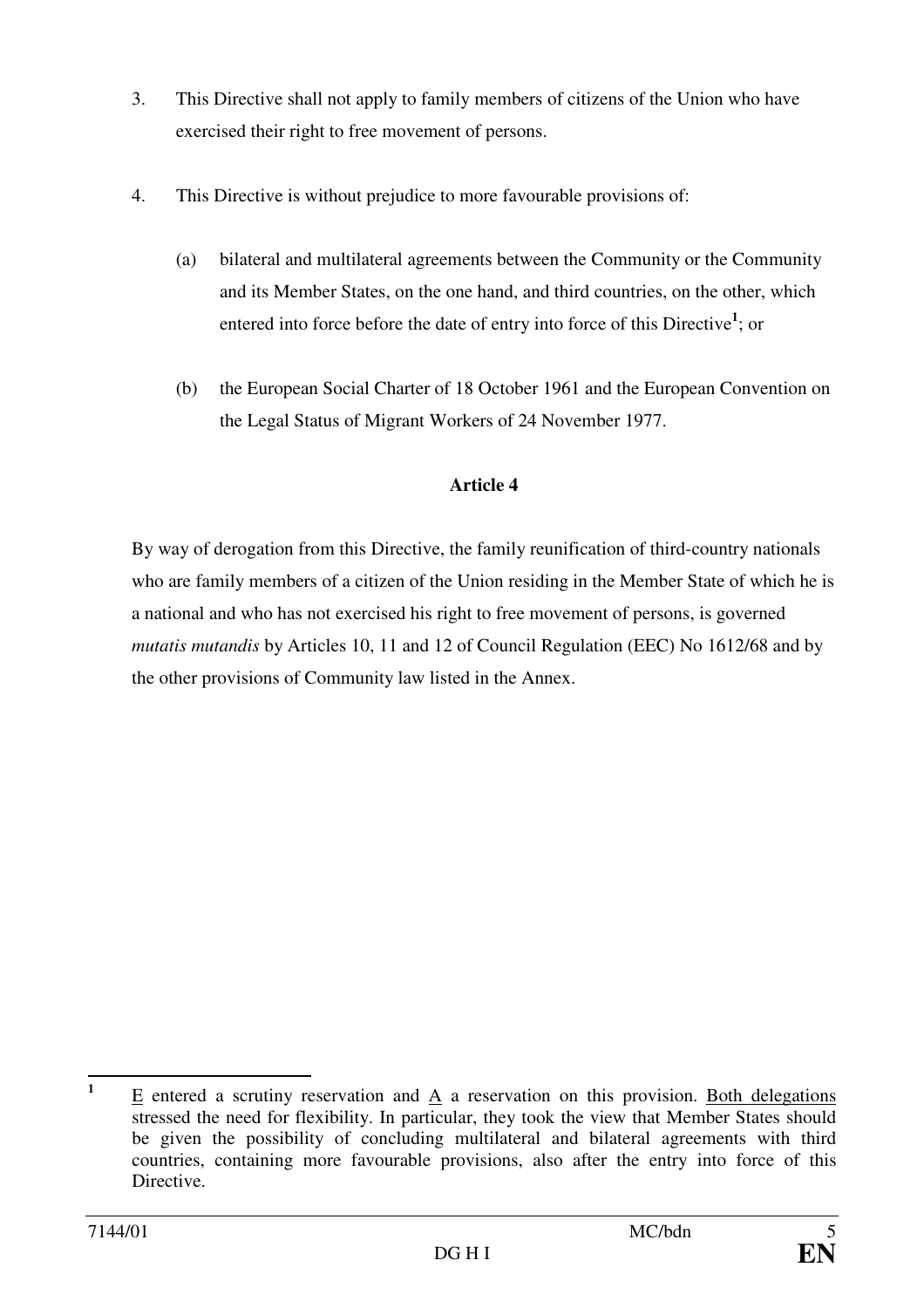# **Chapter II**

## *Family members*

- 1. The Member States shall authorise the entry and residence, pursuant to this Directive and subject to compliance with the conditions laid down in Chapter IV, of the following family members:
	- (a) the sponsor's spouse, or an unmarried partner;
	- (b) the minor children of the sponsor and of his/her spouse or unmarried partner**<sup>1</sup>** , including children adopted in accordance with a decision taken by the competent authority in the Member State concerned or a decision which is automatically enforceable due to international obligations of that Member State;
	- (c) the minor children including adopted children of the sponsor or his/her spouse or unmarried partner, where one of them has custody and the children are dependent on him or her; where custody is shared, the agreement of the other parent <sup>2</sup> shall be required **<sup>3</sup>** ;

 **1** NL took the view that evidence should be provided that children have not only legal ties, but also a genuine relationship with the family. Cion opposed this suggestion, which would result in imposing an additional condition to be fulfilled.

**<sup>2</sup>** S, supported by A, pointed out that the term "**parent**" ought to be replaced by the phrase "**other person responsible for the child**", since a person other than a parent - such as a guardian – could be responsible for the child. I wondered whether in cases of shared custody persons other than the parents could be responsible for the child. Presidency felt that this issue should be further clarified.

**<sup>3</sup>** D maintained a scrutiny reservation on (c).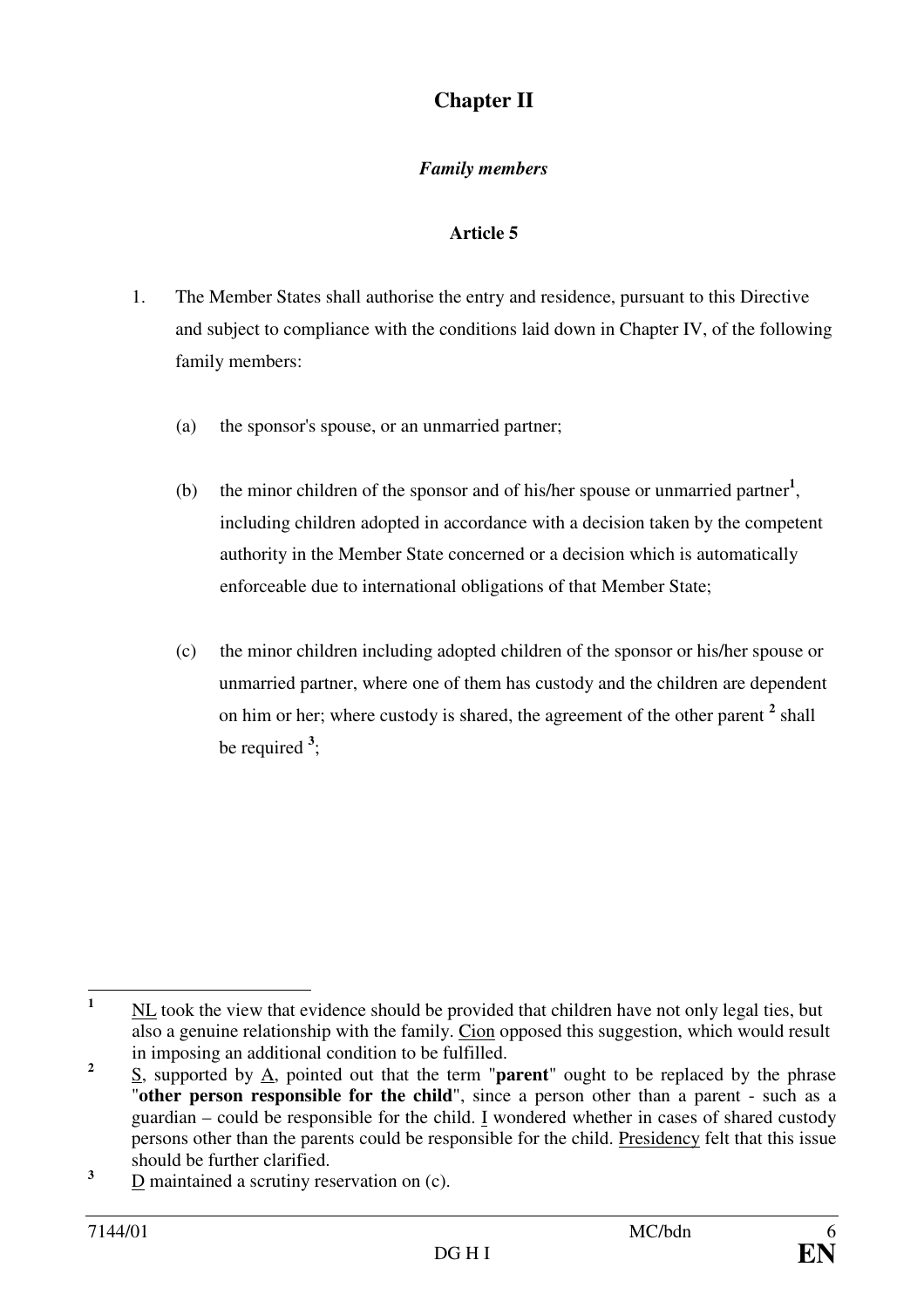- (d) the relatives in the direct ascending line of the sponsor or his/her spouse or unmarried partner**<sup>1</sup>** who are dependent on them and have no other means of family support in the country of origin**<sup>23</sup>**
- (e) children of the sponsor or his/her spouse or unmarried partner, being of full age, who are unmarried<sup>4</sup> and who are objectively unable to satisfy their needs by reason of their state of health<sup>56</sup>.
- 2. In the event of a polygamous marriage, where the sponsor already has a spouse living with him in the territory of a Member State, the Member State concerned shall not authorise the entry and residence of a further spouse, nor the children of such spouse, without prejudice to the provisions of the 1989 Convention on the Rights of the Child.
- 3. The minor children referred to in (b) and (c) of paragraph 1 must be below the age of majority set by the law<sup>7</sup> of the Member State concerned and must not be married or have entered into an unmarried relationship**<sup>8</sup>** .

 **1** I felt that family reunification of grand-parents should be authorised only when such people could have an important role in the family, such as giving financial support or assisting the children.

**<sup>2</sup>** F and A, pointing out that only the members of the nuclear family should be covered, took the view that relatives in the direct ascending line as well as minors of full age should remain outside the scope of this Directive. This would imply that family reunification of such persons could be authorised by the Member States on a discretionary basis. FIN, while stressing the need for a clear distinction between the members of the nuclear family referred to in (a), (b) and (c) and the other family members referred to in (d) and (e), wanted relatives in the direct ascending line and minors of full age to be covered. D, supported by NL, while preferring these two cathegories to be covered, pointed out that Member States need to be allowed some discretion when examining the relevant cases.

**<sup>3</sup>** I wondered whether family reunification of relatives in the direct ascending line of the sponsor's spouse could be authorised at the same time or even before the spouse has been reunited with his/her family. The Presidency, while observing that, as a general rule, family reunification of relatives should be subsequent to that of spouses, felt that this issue needs to be further clarified.

**<sup>4</sup>** NL suggested adding '**and have not entered into an unmarried relationship**'.

**<sup>5</sup>** See footnote 2.

**<sup>6</sup>** I thought that rather than the state of health a more objective criterion such as incapacity to work should be taken into account.

**<sup>7</sup>** D and A wanted a fairly flexible wording on the age of majority to be adopted, since various ages could be taken into account in the Member States. In particular, D, which entered a scrutiny reservation, wanted some flexibility for children aged between 16 and 18.

**<sup>8</sup>** F entered a reservation concerning unmarried partnership.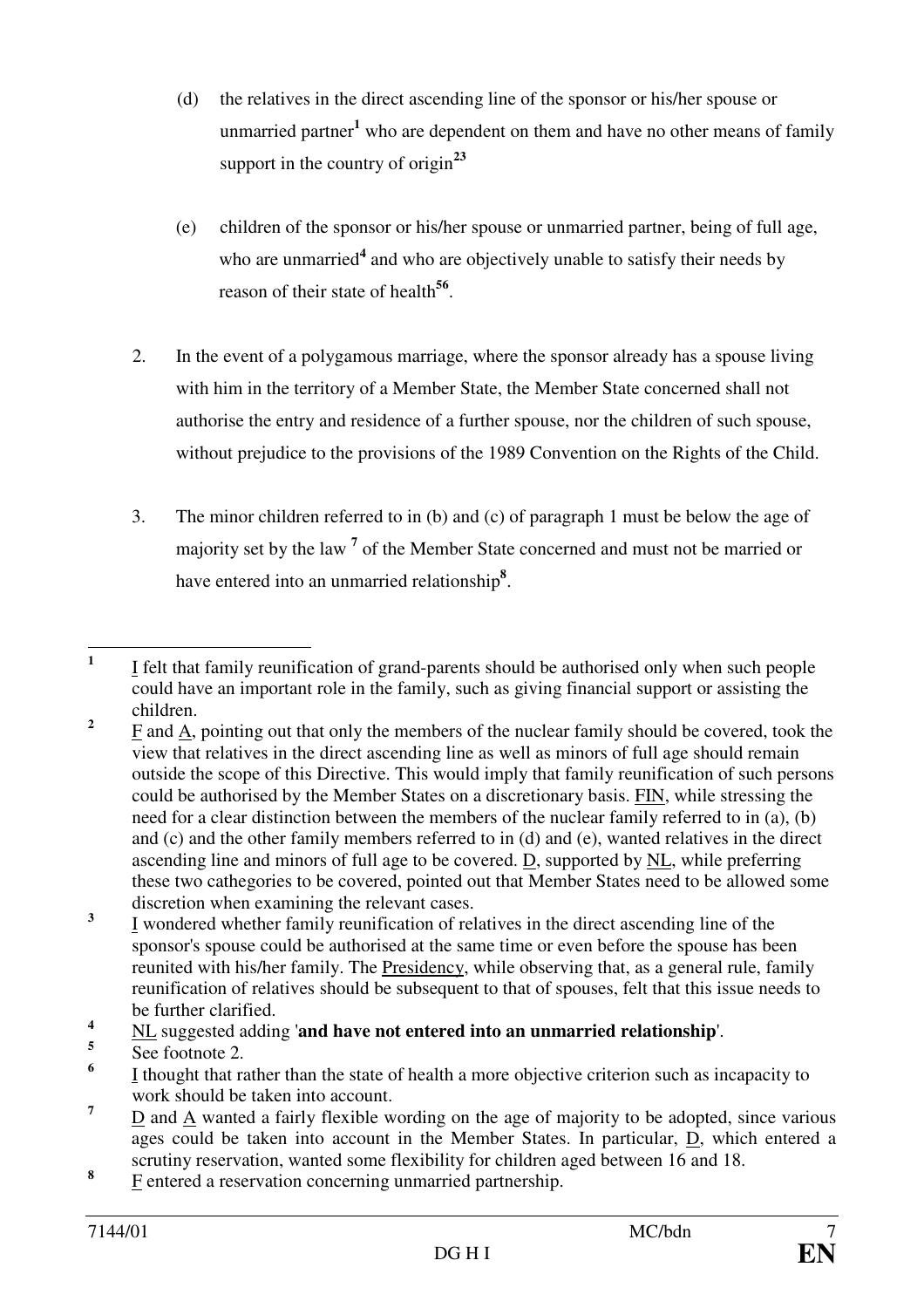[4. Where the sponsor is a refugee, the Member States shall facilitate the reunification of other family members not referred to in paragraph 1, if they are dependent on the sponsor.]

## **[Article 6**

If the refugee is an unaccompanied minor, the Member States may:

- (a) authorise the entry and residence for the purposes of family reunification of his relatives in the ascending line without applying the conditions laid down in Article  $5(1)(d)$ ;
- (b) authorise the entry and residence for the purposes of family reunification of other family members not referred to in Article 5, where the minor has no relatives in the ascending line or such relatives cannot be traced.]

# **Chapter III**

### *Submission and examination of the application*

- 1. Member States shall decide whether, in order to exercise the right to family reunification, an application for entry and residence shall be submitted to the competent authorities of the Member State concerned:
	- (a) either by the sponsor in the Member State where he/she resides or
	- (b) by the family member or members.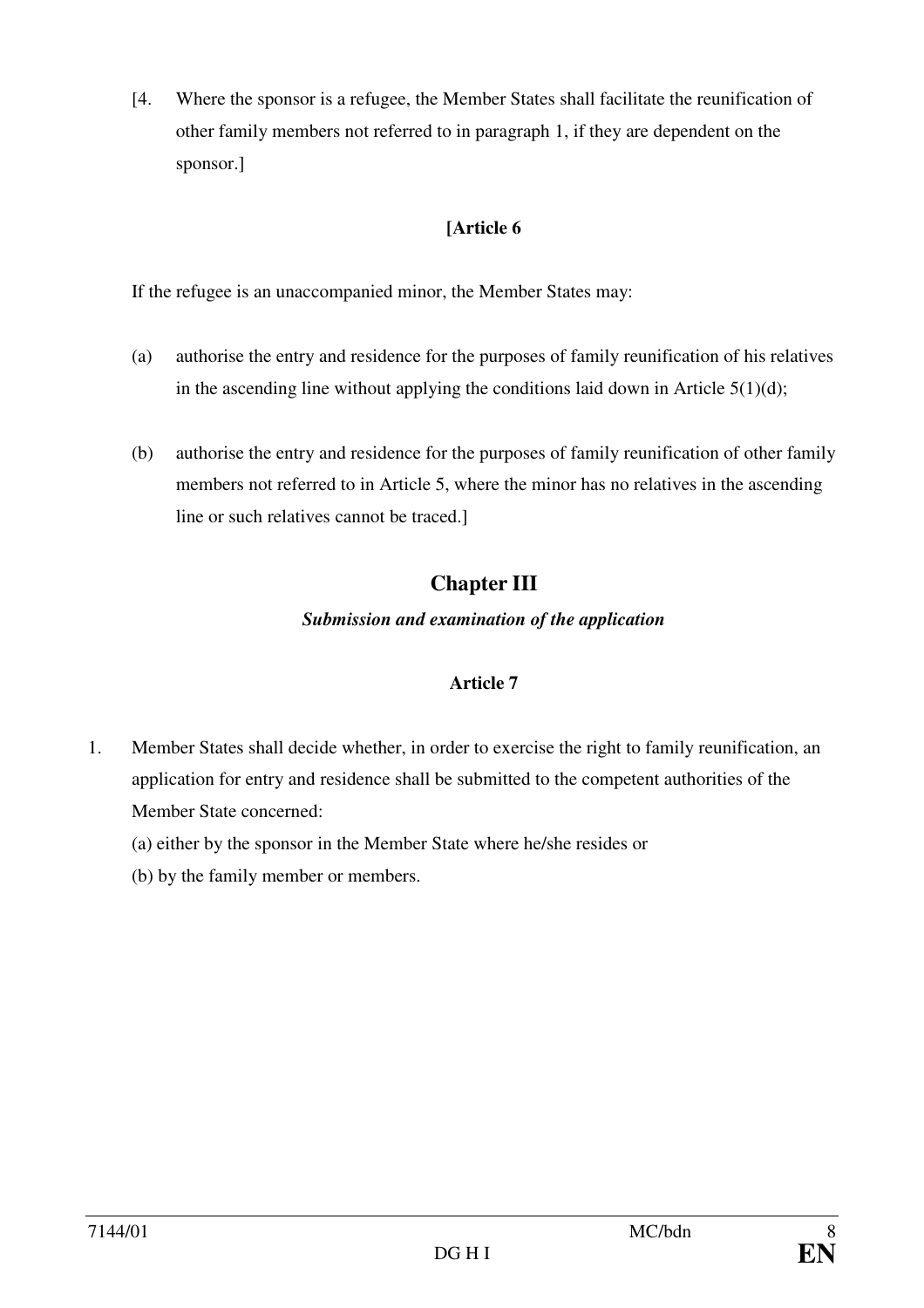2. The application shall be accompanied by: family member(s)' travel documents**<sup>1</sup>** , documentary evidence of the family relationship and of compliance with the conditions laid down in Articles 5, 8 and, where applicable, 9 and 10.

 In order to obtain evidence that a family relationship exist, Member States may carry out interviews with the sponsor and his/her family members and conduct other investigations that are found necessary**<sup>2</sup>** .

 When examining an application concerning the unmarried partner of the sponsor, Member States shall consider as evidence of the family relationship factors such as a common child, previos cohabitation and any other reliable means of proof.

3. The application shall be submitted when the family members are outside the territory of the Member State.

By way of derogation from the first subparagraph, the Member State concerned shall examine an application submitted when the family members are already in its territory, in exceptional circumstances or on humanitarian grounds.**<sup>3</sup>**

 **1** F, supported by E, stressed the need for a distinction between the stage of the procedure aimed at granting family reunification and the stage concerning the issue of visas for entry in the Member States. Noting that Member States should be able to conduct investigations and examine some evidence during the stage concerning the issue of visas, it pointed out that family member(s)' travel documents are requested only during this second stage.

**<sup>2</sup>** D entered a reservation on this subparagraph.

**<sup>3</sup>**  $\underline{B}$  and  $\underline{D}$  entered reservations on paragraph 2, insofar as family members already present in the territory of a Member States are allowed to submit an application only in exceptional circumstances or for humanitarian grounds.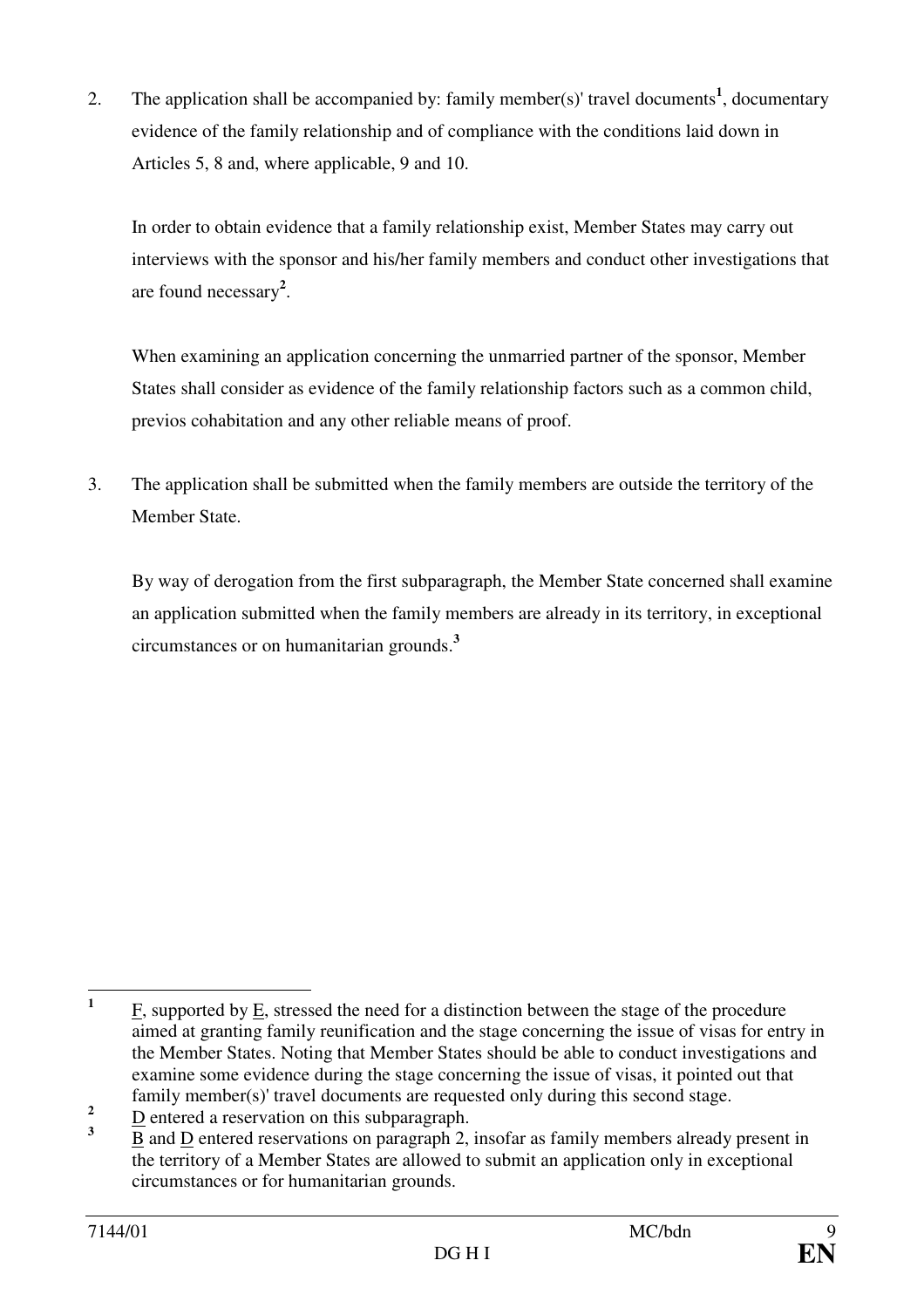4. The competent authorities of the Member State shall give the sponsor/family member(s) written notification of the decision within six months of the date on which a complete application is made.**<sup>1</sup>**

[If the application is not accompanied by all the documentary evidence referred to in paragraph 2, the competent authorities shall inform the sponsor and grant him a period appropriate to the circumstances, of not less than one month, in which to complete the application.

In such cases, the six-month period shall be suspended and begin to run again as soon as the supplementary documentary evidence has been submitted.]

Reasons shall be given for any decision rejecting the application.

- [4. If the sponsor is a refugee and cannot provide documentary evidence of the family relationship, the Member States shall have regard to other evidence of the existence of the family relationship. A decision rejecting an application may not be based solely on the fact that documentary evidence is lacking.]
- 5. When examining an application, the Member States shall have due regard to the best interests of minor children, in accordance with the 1989 Convention on the Rights of the Child.

 **1** B, F and NL maintained reservations on the six-month period. Those delegations observed that in a number of circumstances such a period, even if a suspension could be granted, will be not long enough to enable national administrations to complete the examination of applications, in particular when investigations and checks are carried out by the consular authorities in third-countries. L preferred not to set any deadline in this provision. I, stressing the difficulties of defining a 'complete file', felt that this provision should provide for a deadline, but Member States should be allowed some discretion.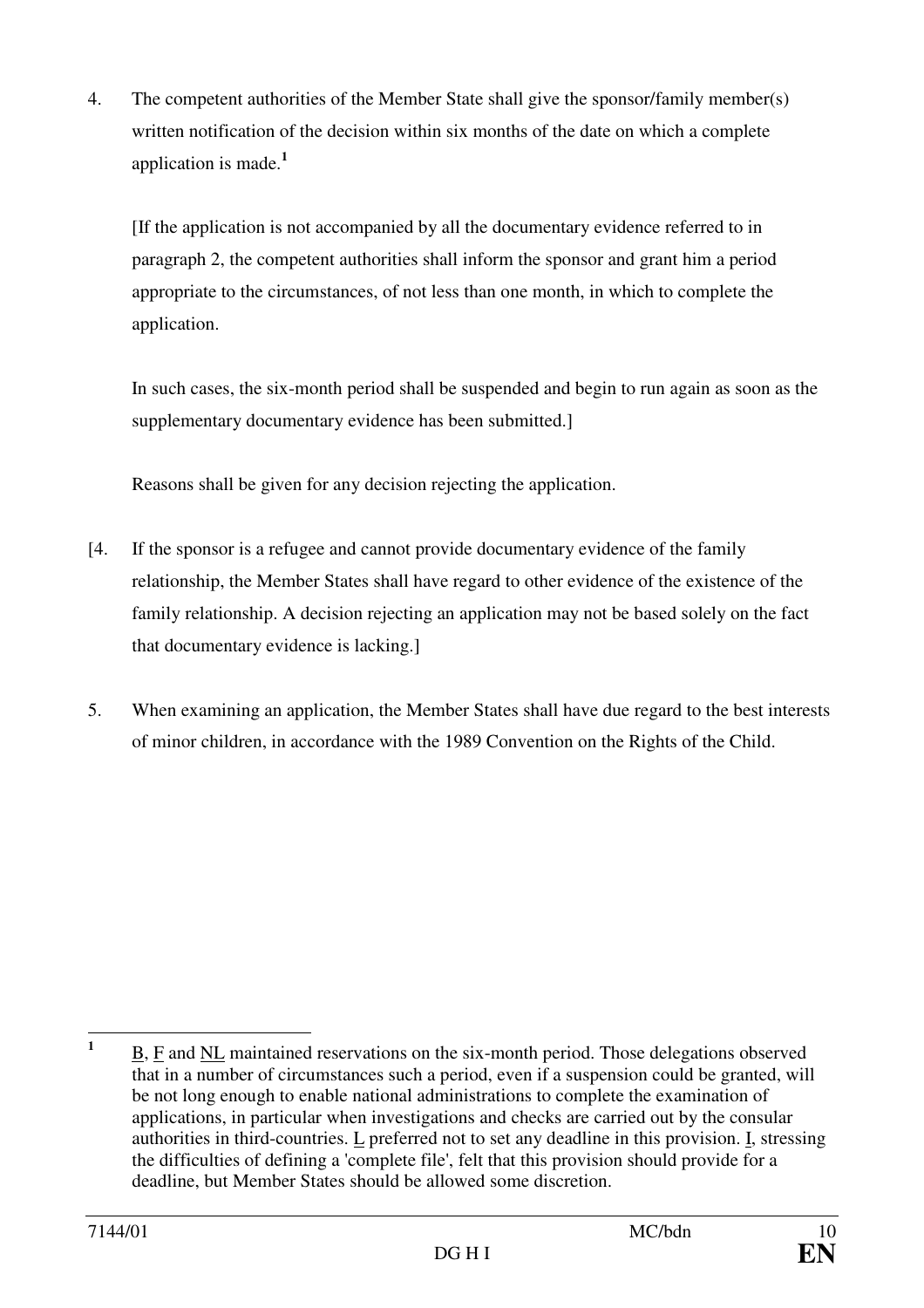# **Chapter IV**

### *Requirements for the exercise of the right to family reunification*

## **Article 8**

- 1. The Member States may refuse to allow the entry and residence of family members on grounds of public policy, domestic security or public health**<sup>1</sup>** .
- 2. The grounds of public policy or domestic security must be based exclusively on the personal conduct of the family member concerned.
- 3. Renewal of the residence permit may not be withheld and removal from the territory may not be ordered by the competent authority of the Member State concerned on the sole ground of illness or disability suffered after the issue of the residence permit.

- 1. When the application for family reunification is submitted, the Member State concerned may ask the sponsor to provide evidence that he/she has:
	- (a) accommodation which is at least equivalent in size to that provided as social housing**<sup>2</sup>** and which meets general health and safety standards in force in the Member State concerned;
	- (b) sickness insurance in respect of all risks in the Member State concerned for himself/herself and the members of his/her family;

 **1** E wanted a reference to Article 5 of the Convention implementing the Schengen agreement, which contains a list of grounds for refusal, to be included in this provision.

**<sup>2</sup>** D suggested replacing the existing wording with the words '**accommodation oriented to the standards requested for social housing**'. Concerning 'social housing', I felt that this provision should contain a reference to the requirements provided for in national legislation.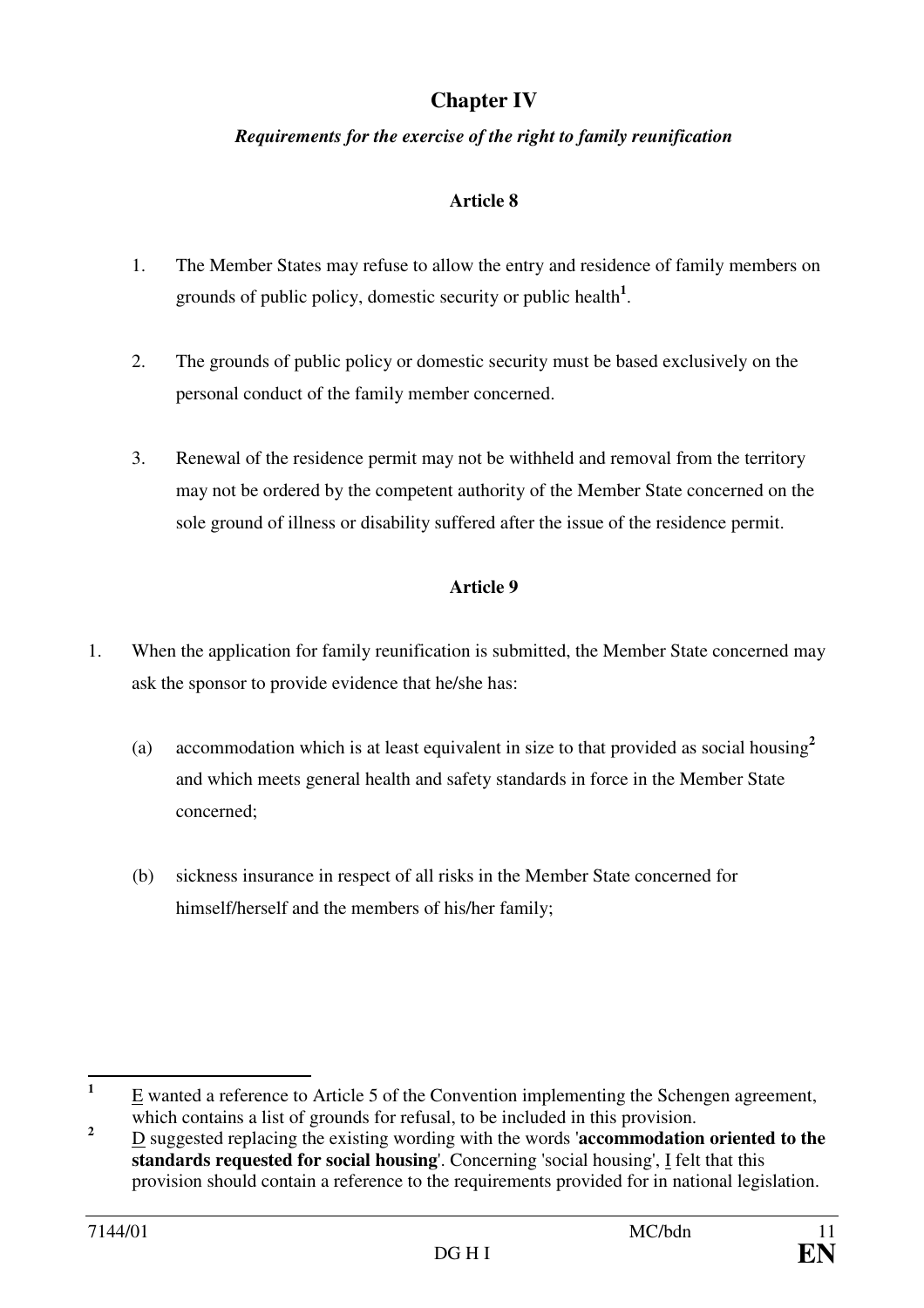(c) stable resources which are higher than or equal to the level of resources below which the Member State concerned may grant social assistance.

The Member State may require the sponsor to meet the conditions referred to in paragraph 1 for a period not exceeding two years after the entry of the family member(s)**<sup>1</sup>** . However, if the sponsor does not meet the said conditions, Member States shall take into account family members' contributions to the household income<sup>23</sup>.

Where the first subparagraph cannot be applied, resources must be higher than or at least equal to the level of the minimum social security pension paid by the Member State.

- 2. The conditions relating to accommodation, sickness insurance and resources provided for by paragraph 1 may be set by the Member States only in order to ensure that the sponsor will be able to satisfy the needs of his reunified family members without further recourse to public funds. They may not have the effect of discriminating between nationals of the Member State and third-country nationals.
- [3. Paragraph 1 shall not apply if the sponsor is a refugee.]

 **1** GR, NL and A, arguing that the conditions referred to in (a), (b) and (c) should be met for a longer period, entered reservations on the two-year time limit. A took the view that the said conditions should be fulfilled for at least four years, since, in accordance with Article 13(1), family members are granted an independent residence permit only after such a period of residence. On the contrary F, noting that once family reunification has been granted family unit should be preserved, opposed setting any time limit in this provision.

**<sup>2</sup>** D and GR entered reservations on the fact that Member States shall take into account family members' contributions to the household income.

**<sup>3</sup>** E and I entered scrutiny reservations on this subparagraph.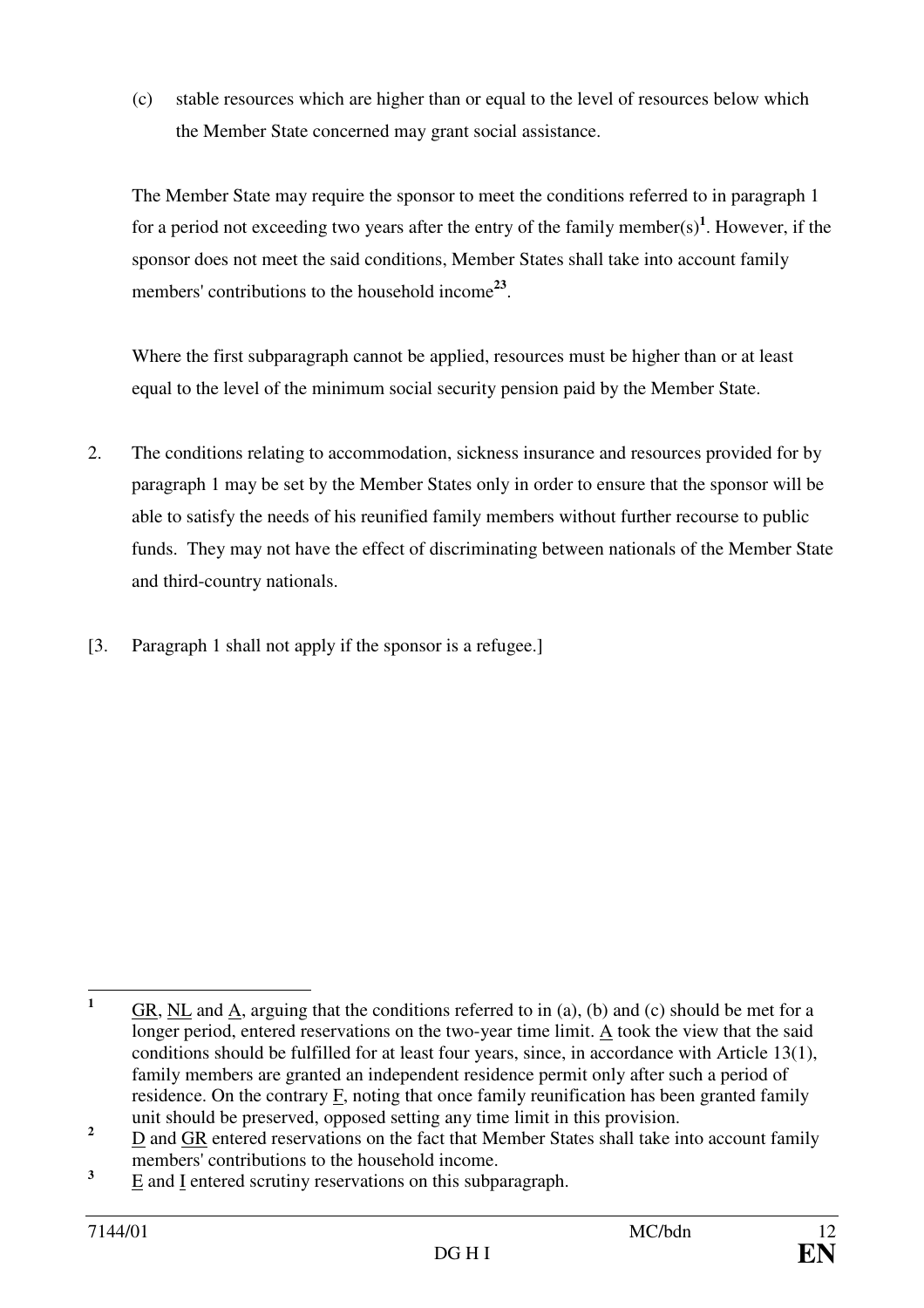- 1. The Member States may require the sponsor to have resided lawfully in their territory for a period not exceeding one year**<sup>1</sup>** , before having his family members join him.
- [2. Paragraph 1 shall not apply if the sponsor is a refugee.]

## **Chapter V**

#### *Entry and residence of family members*

- 1. As soon as the application for family reunification has been accepted**<sup>2</sup>** , the Member State concerned shall authorise the entry of the family member or members. The Member States shall grant such persons every facility for obtaining the requisite visas**,** including transit visas where required<sup>3</sup>.
- 2. The Member State concerned shall grant the family members a renewable residence permit of the same duration as that held by the sponsor. If the sponsor's residence permit is permanent or for an unlimited duration, the Member States may limit the duration of the family members' first residence permits to one year. **<sup>4</sup>**

 **1** D, GR, L and A maintained reservations on the one-year period.

**<sup>2</sup>** E, F and I, stressing the need for a clear distinction between the stage of the procedure concerning the examination of applications for family reunification and the stage concerning the issue of visas to family members, wished this text to be reviewed.

**<sup>3</sup>** E wanted the sentence '**including transit visas where required**' to be deleted.

**<sup>4</sup>** D, L, A, NL and P, observing that a longer period should be set in this provision, maintained reservations on the time limit. A in particular noted that the time limit in Article 11(2) should be harmonised with the period of residence of four years provided for in Article 13(1) for granting family members an independent permit.  $\overline{F}$  took the view that, once family reunification has been granted, the period of uncertainty for family members should be as limited as possible and opposed further extensions of the period of one year in Article11(2).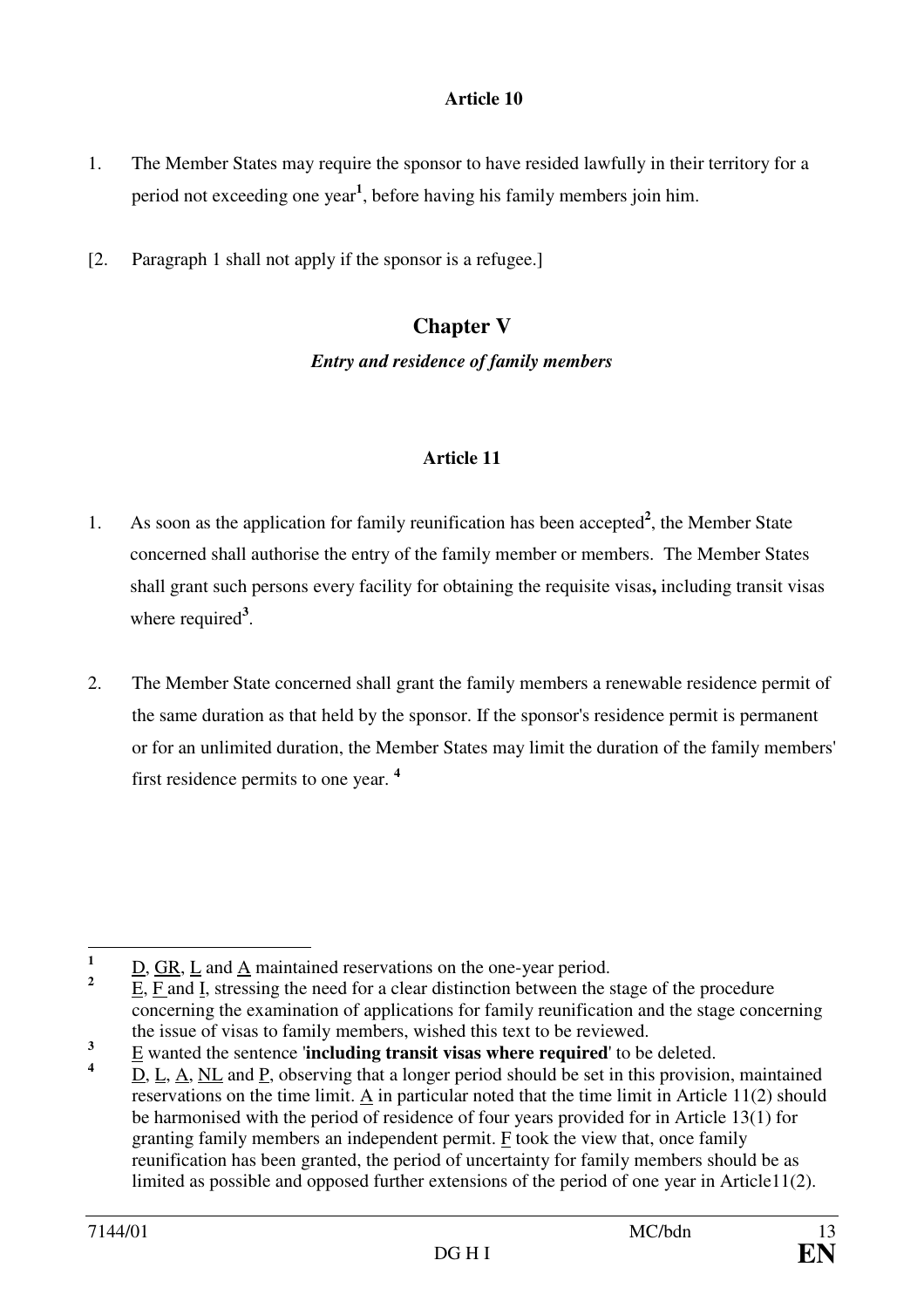- 1. The sponsor's family members shall be entitled, in the same way as the sponsor, to:
	- (a) access to education;
	- (b) access to employment and self-employed activity<sup>12</sup>;
	- (c) access to vocational guidance, initial and further training and retraining.
- 2. Member States may restrict access to employment or self-employed activity by relatives in the ascending line or children of full age to whom Article 5(1)(d) and (e) applies.

 **1** B entered a scrutiny reservation and D, E, GR and L maintained reservations on the access to employment and self-employed activity. Those delegations pointed out that family members should not be granted automatic access to the labour market and stressed the need for introducing in this provision a waiting period. L suggested admitting family members to the labour market only when they have met the requirement of four years of residence referred to in Article 13(1). Cion opposed the suggestion of introducing a waiting period.

**<sup>2</sup>** A drew the attention of the delegations to the opinion given by the Council Legal Service concerning the legal basis to be adopted for a Directive on temporary protection, which is actually under examination and provides for access of third-country nationals to employment. Cion stated that the said opinion was requested by the Working Party on Asylum and needs to be examined at the highest political level by the relevant bodies.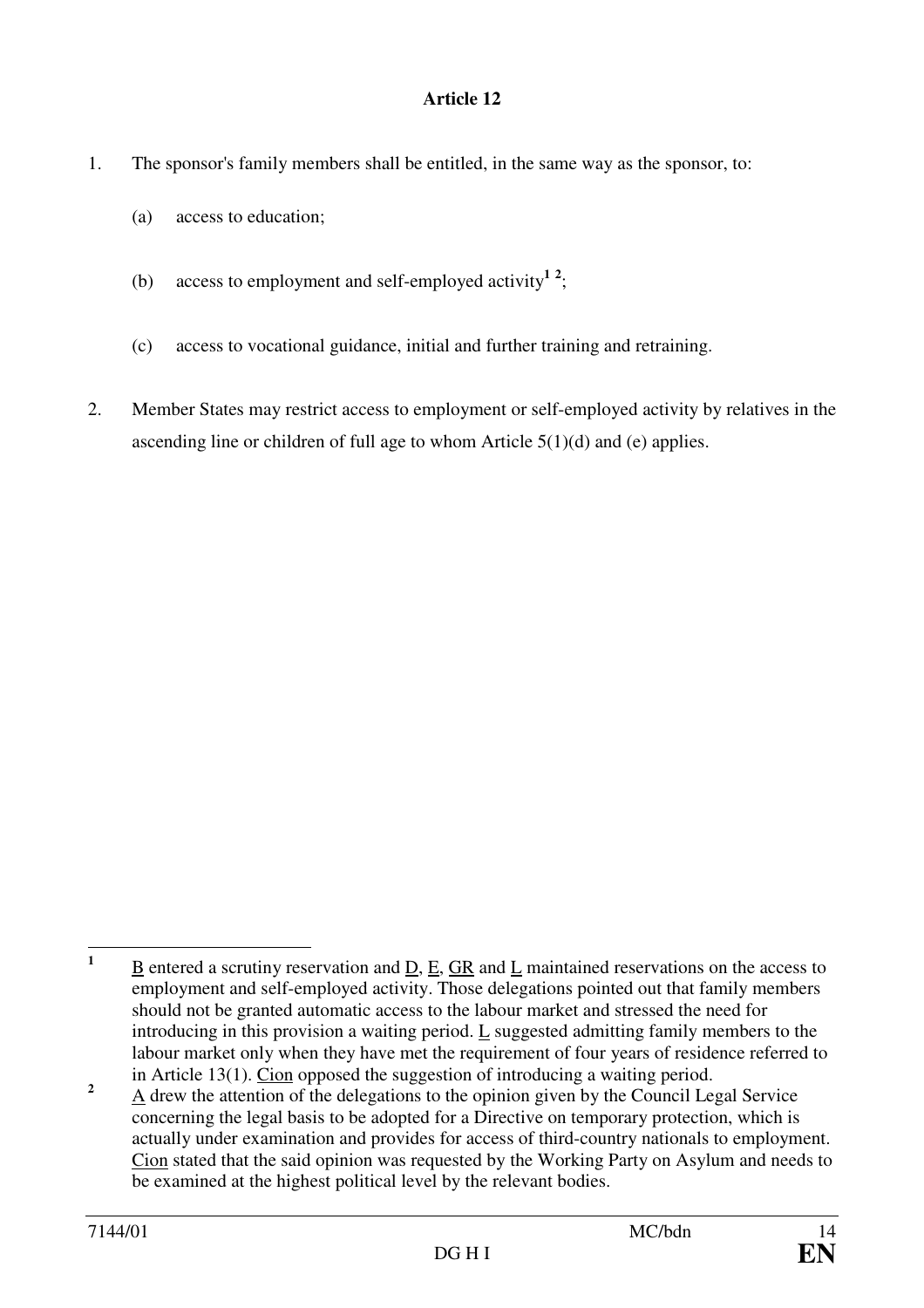- 1. At the latest after four years of residence **<sup>1</sup>** , and provided the family relationship still exists, the spouse or unmarried partner <sup>2</sup> and a child who has reached majority shall be entitled to a residence permit independent of that of the sponsor.
- 2. The Member States may issue a residence permit to children of full age and to relatives in the ascending line to whom Article  $5(1)(d)$  and (e) applies.<sup>3</sup>
- 3. In the event of widowhood, divorce, separation, both legal<sup>4</sup> or de facto<sup>5</sup>, or death of relatives in the ascending or descending line, a residence permit may be issued to persons who have entered by virtue of family reunification. Member States shall lay down provisions ensuring the granting of a residence permit in the event of particularly difficult circumstances.

 $\mathbf{1}$ **<sup>1</sup>**NL and D maintained scrutiny reservations on the period of four years.

**<sup>2</sup>** Several delegations maintained reservations regarding unmarried partners pending further consideration of Article 5.

**<sup>3</sup>** D maintained a scrutiny reservation on this paragraph. Reservation from A linked to Article 5.

**<sup>4</sup>** GR entered a reservation concerning legal separation.

**<sup>5</sup>** E entered a reservation concerning de facto separation.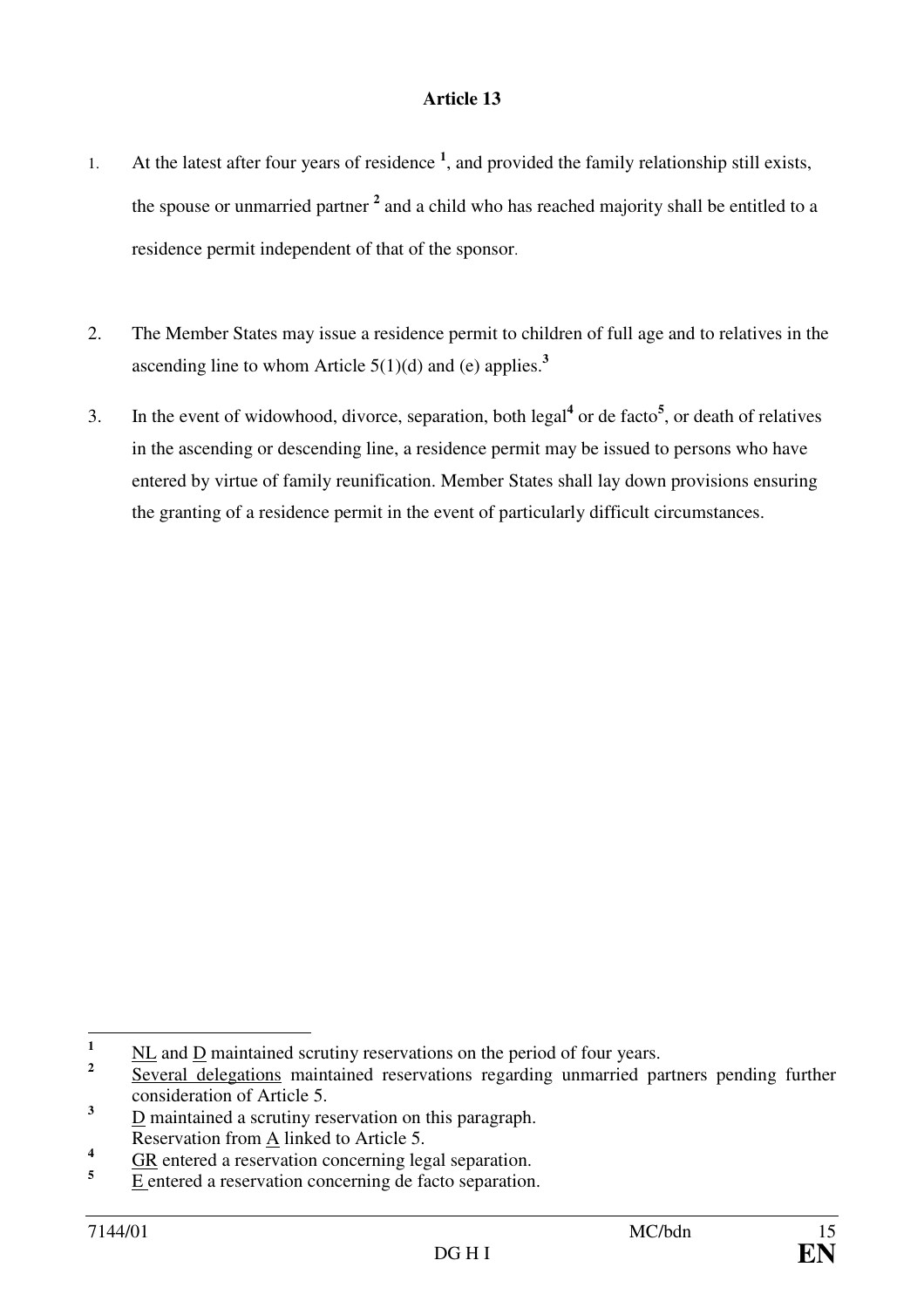## **Chapter VI**

#### *Sanctions and redress*

## **Article 14**<sup>1</sup>

- 1. Member States may reject an application for entry **<sup>2</sup>** and residence for the purpose of family reunification, or withdraw or refuse to renew a family member's residence permit, where it is shown that:
	- (a) entry and/or residence was obtained by means of false or misleading information, false or falsified documents or fraud**<sup>3</sup>** ;

#### '*When the conditions referred to in Articles 3(1), 5, 7, 8 and 10 are not fulfilled, Member States may reject an application for entry and residence for the purpose of family reunification*'.

 GR felt that this provision should not be optional and suggested amending the text to avoid any misleading interpretation. E and I welcomed the Presidency's suggestion. Both delegations wanted the possibility which is granted to Member States in Article 14 to withdraw or to refuse to renew a family member's residence permit to be also extended to Article 10a. E further wanted Member States to be able to apply such measures when family members do not possess valid travel documents. A, supported by D, NL and P, suggested deleting this new provision and inserting the sentence **'***the conditions referred to in Articles 3(1), 5, 7, 8, 9 and 10 are not fulfilled*' in Article 14 as a point (c) of paragraph 1. In this context, L took the view that a family member's residence permit could be withdrawn only in the circumstances referred to in Article 9. Moreover, L preferred maintaining a separate provision in Chapter VI rather than Chapter IV. Cion observed that the added value of this new provision is to make a clear distinction between the circumstances referred to in Article 10a and in Article 14. Concerning the possibility for Member States to withdraw or to refuse to renew a family member's residence permit in the circumstances referred to in Article 10a, Cion felt that for all relevant Articles it should be checked if such measures could apply. The Presidency, opposing the suggestion from A to merge Article 10a with Article 14, favoured maintaining two separate provisions. It also added that in all circumstances, pending further examination of the provisions listed in Article 10a, this issue needs to be addressed at a later stage.

- **2** D pointed out the incoherence in providing for rejecting an application for entry once entry has been obtained.
- **3** A wanted the addition of the words '*or was unlawfully acquired*'.

 **1** Several delegations wished to insert in the text of Article 14 or in a separate Article a general clause aimed at listing all circumstances in which Member States can reject an application for entry and residence for the purposes of family reunification, or withdraw or refuse to renew a family member's residence permit. The Presidency suggested adding a new Article 10a, which would read as follows: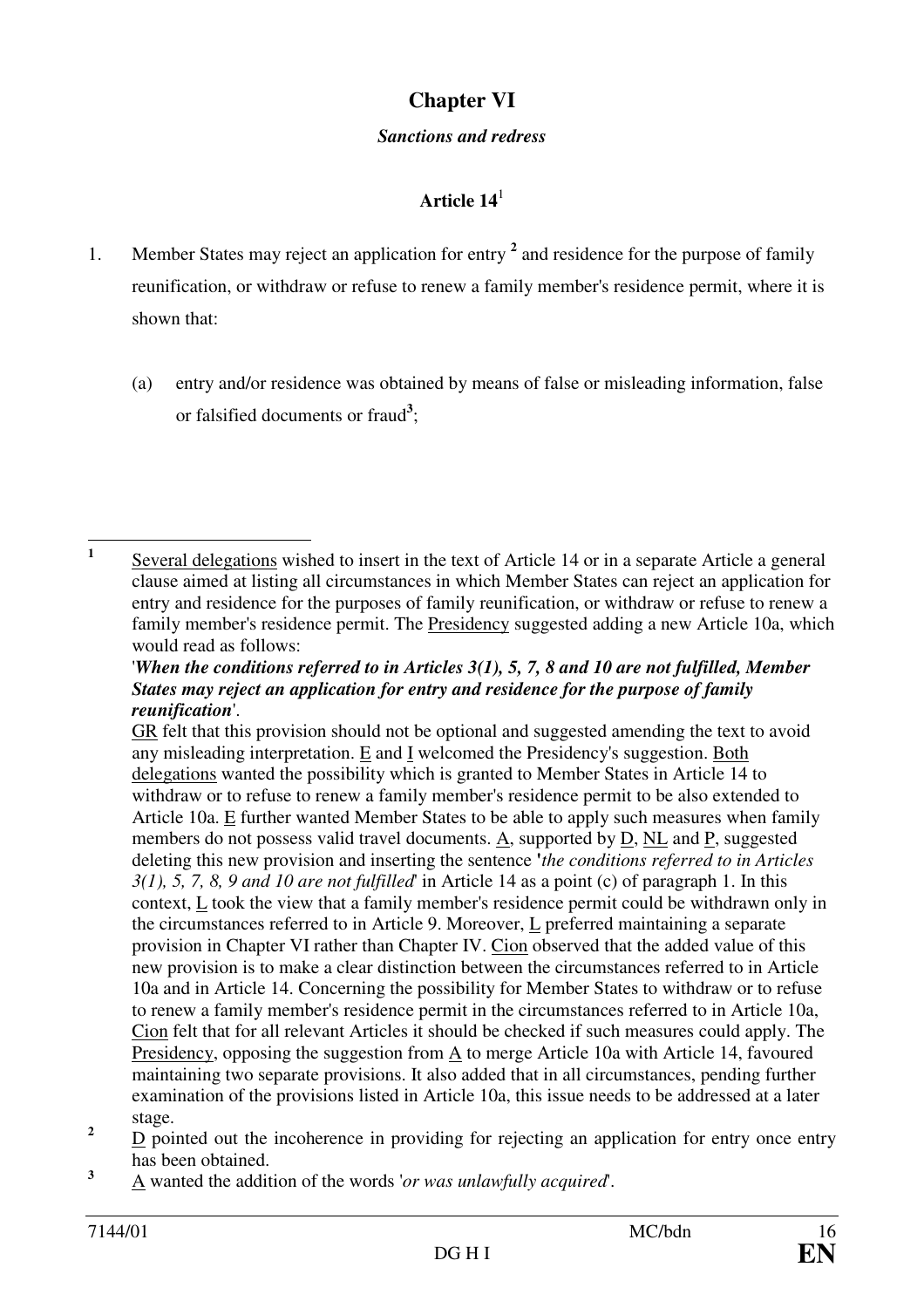- (b) the marriage, unmarried partnership or adoption was contracted or entered into for the sole purpose of enabling the person concerned to enter or reside in a Member State.
- 2. Member States shall undertake specific<sup>1</sup> checks where there are grounds for suspicion.

Member States shall have proper regard for the nature and solidity of the person's family relationships and the duration of his residence in the Member State and for the existence of family, cultural and social ties with his country of origin where they withdraw or refuse to renew a residence permit or decide to order the removal of the sponsor<sup>2</sup> or members of his family.

### **Article 16**

The Member States shall ensure that the sponsor and/or the members of his/her family have the right to apply to the courts where an application for family reunification is rejected or a residence permit is either not renewed or is withdrawn or removal is ordered.

The procedure according to which the right referred to in the first subparagraph is exercised shall be established by the Member States concerned.

#### **Article 17**

The Member States shall lay down the rules on sanctions applicable to infringements of the national provisions adopted pursuant to this Directive and shall take all measures necessary to ensure that they are implemented. The sanctions thus provided for must be effective, proportional and dissuasive.

 **1** B stressed the need to maintain, in order to avoid abuses, the cohabitation checks carried out on a more systematic basis, in particular during the first year after the entry of the family member(s).

**<sup>2</sup>** L suggested deleting the words '**or decide to order the removal of the sponsor**'.